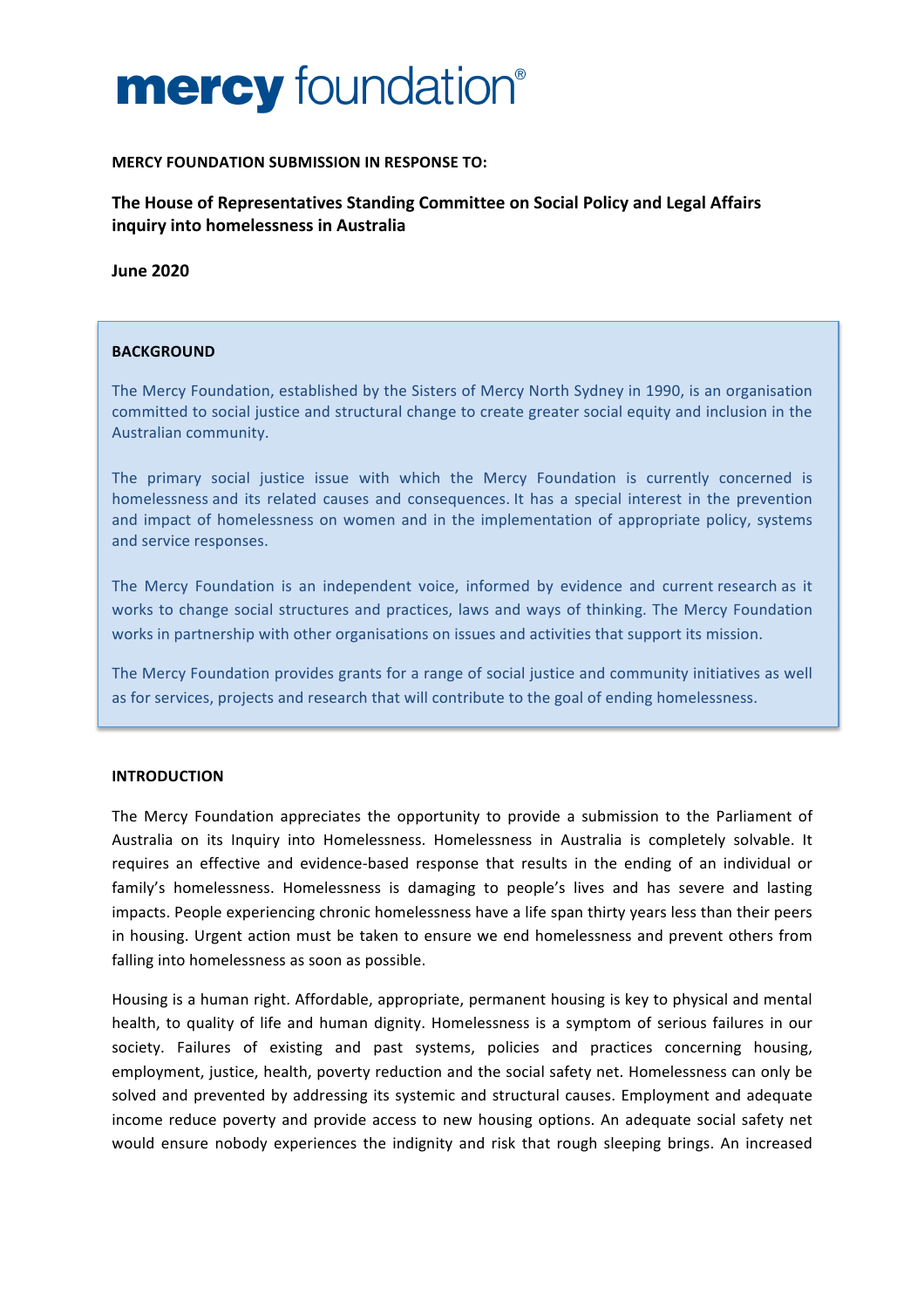supply of permanent, appropriate, affordable housing would solve homelessness for most Australians.

COVID-19 has served to emphasise the importance of a safe, secure, affordable home. It is impossible to practise social distancing or hygiene and sanitation requirements if you do not have a home or are living in an overcrowded dwelling.

There is a general perception in the community that people's homelessness is a result of a personal failing. This stigmatises homelessness, creates a sense of shame amongst people experiencing homelessness and influences how we as a community respond to homelessness. For most people, access to permanent, affordable housing ends their homelessness. Some people may need and access to the other supports to stay in housing and a small percentage will require permanent support to help them stay housed.

Without an increase in the supply of social and affordable housing, the homelessness system will remain clogged. More people will experience homelessness and more people will endure the indignity and the risks of street homelessness. When people are safely and permanently housed, they have much greater chance of finding a job, addressing their health challenges and increasing their wellbeing.

The Mercy Foundation is particularly concerned with chronic homelessness and older women at risk of or experiencing homelessness; this submission focuses on those two cohorts.

# **SUMMARY:**

- Homelessness is a solvable problem. Most people experiencing homelessness need access to appropriate, affordable, permanent housing to end their homelessness.
- Consequently, there is an urgent need for investment in more social and affordable housing to enable people' homelessness to be ended.
- A small number of people experience chronic homelessness. They may require a high level of support to sustain their tenancy. By using a Housing First approach, their homelessness can be ended. This group are often heavy users of emergency services and there is a substantial cost benefit to ending their homelessness.
- More permanent supportive housing options are required to solve chronic homelessness.
- Using the VISPDAT and the Functional Zero approach, communities across Australia can gain an understanding of who is homeless and what their housing and support needs are. Using real time data, resources can be applied efficiently to work towards ending homelessness in their community.
- Older women are one of the fastest growing cohorts to experience homelessness. Access to services to prevent their homelessness and the allocation of social and affordable housing to this group will help address their housing needs.

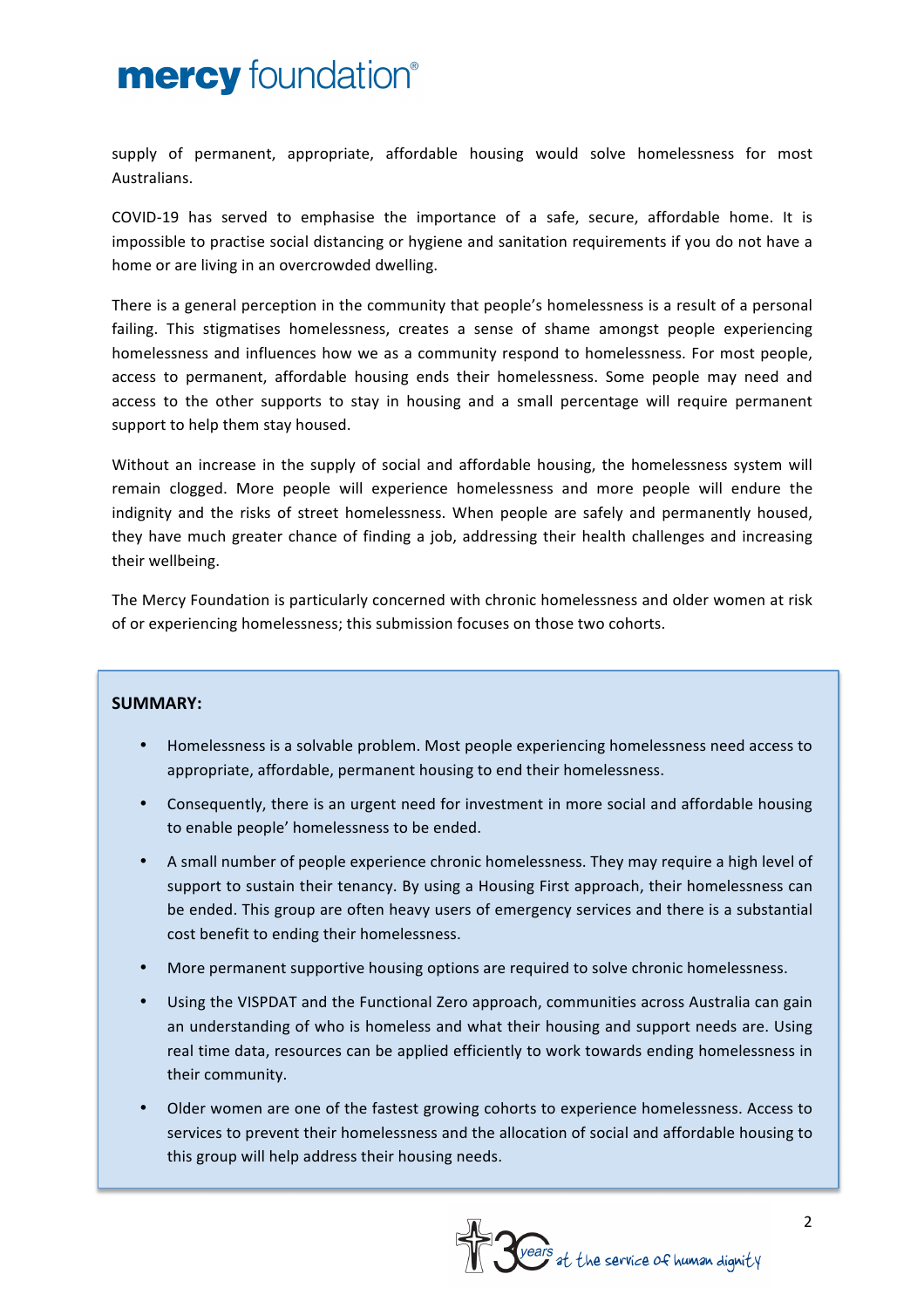# **TERMS OF REFERENCE**

# **TOR 1: The incidence of homelessness in Australia**

# **Chronic homelessness**

Chronic homelessness is defined as an episode of homelessness lasting 6 months or longer or multiple episodes of homelessness over a 12 month period or more. People who experience chronic homelessness are likely to have complex needs, which means that they have one or more of the following:

- Developmental disability
- Traumatic brain injury
- Serious physical health problems
- History of abuse or trauma
- Mental illness
- Mental disorder
- Psychiatric disability
- Addictions.

People experiencing chronic homelessness often transition from shelters to refuges to rough sleeping and boarding houses. This can continue for many years. They often engage with emergency services such as ambulance, hospital emergency departments, police and justice.

Of greater concern, people who are chronically homelessness are at a much greater risk of adverse health outcomes and early death. Research shows that people experiencing homelessness die up to 30 years earlier than their peers in housing.<sup>1</sup>

The number of people experiencing chronic homelessness is small. Only 8,200 Australians were counted as sleeping rough in the 2016 Census. It is estimated that around 40% of the rough sleeping population and  $20 - 30\%$  of people in supported crisis accommodation are chronically homeless. There is good evidence to support that the cost of ending someone's homelessness is actually less than the cost to society.

# **Older women**

The Mercy Foundation has a special interest in older women and homelessness. Older women are the fastest growing group to experience homelessness. The 2016 Census counted 6,866 women over 55 years as experiencing homelessness. This represents an increase 31% compared to the 2011 Census. 

Women over 55 are at great risk of financial and housing insecurity due to systemic and compounding factors such as:

- Lack of superannuation
- Working part time or casually throughout their lives
- Taking time out of the workforce to care for family
- Bearing the brunt of the gender pay gap

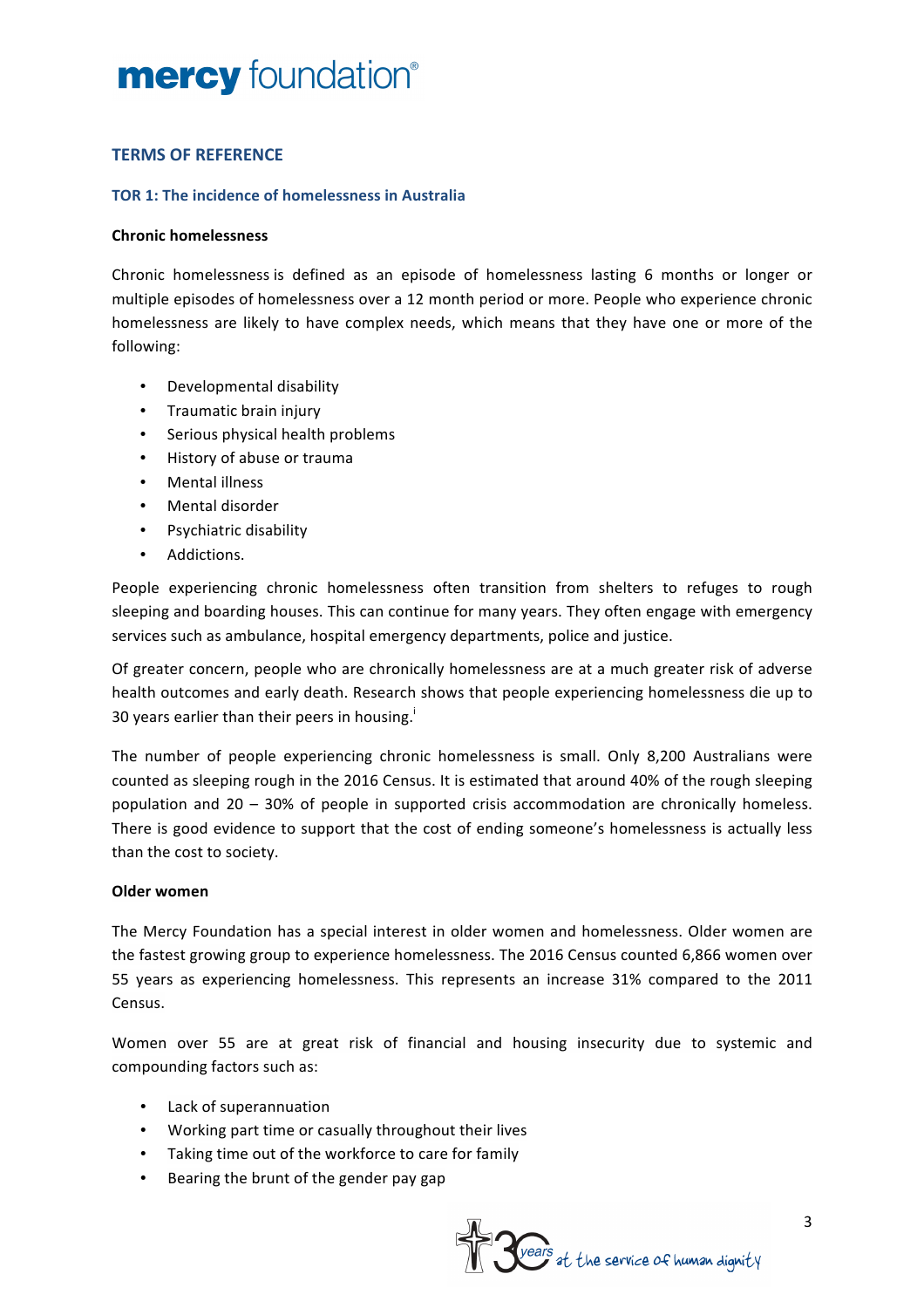- An increasingly unaffordable private rental market
- Age discrimination

Women living on a low fixed income, who have not had the opportunity to buy a home, are at great risk of homelessness. 

# **TOR 2. Factors affecting the incidence of homelessness, including housing-market factors;**

Poverty and lack of affordable housing are key drivers of homelessness. There are many factors that impact on poverty and housing supply. Some of those factors are discussed below.

# **Poverty**

Poverty is a key driver of homelessness in Australia. The latest HILDA report found that the proportion of people living below the relative poverty line (50% of median income) increased from 9.6% in 2016 to 10.4% in 2017. One of the key causes is the movement of people from higher pension benefits to the Newstart allowance.

The poverty rate for older women was in excess of 30%.

The relative poverty line is around \$430 a week for a single person. Before JobSeeker payments, the Newstart allowance was only \$277.85 a week. This is an inadequate payment that cannot cover the basic costs of accommodation and food, and pushes people into poverty.<sup>ii</sup>

As a result of COVID-19, the unemployment rate in Australia climbed to 6.2% in April 2020 and is predicted to be around 10% in June 2020. In April, the number of unemployed people rose to 823,300. Employment fell by 594,300, the largest drop on record, to 12,418,700.<sup>iii</sup>

Reducing poverty in Australia requires people to earn more through employment, or if they are unable to work, to receive a social benefit that enables them to enjoy a decent standard of living. The casualisation of the workforce has created increased poverty and unpredictability. People who cannot work full-time or at all need adequate levels of income support to ensure they remain stably housed. 

# **Older women at greater risk of financial and housing insecurity**

Women aged over 50 are at greater risk of financial and housing insecurity than older men. This has been linked to a number of compounding and systemic factors such as lack of superannuation, low pay rates, taking time out of the paid workforce to care for children and fulfil other caring roles.

The number of older women renting in the private rental market has increased significantly over the past three censuses. In 2006, there were 91,549 older women in the private rental market. This increased to 135,174 in 2011 and 180,617 in 2016. This is a concern because of the trends that show an increase in older women living in poverty and the deficit in affordable housing in the private rental market.

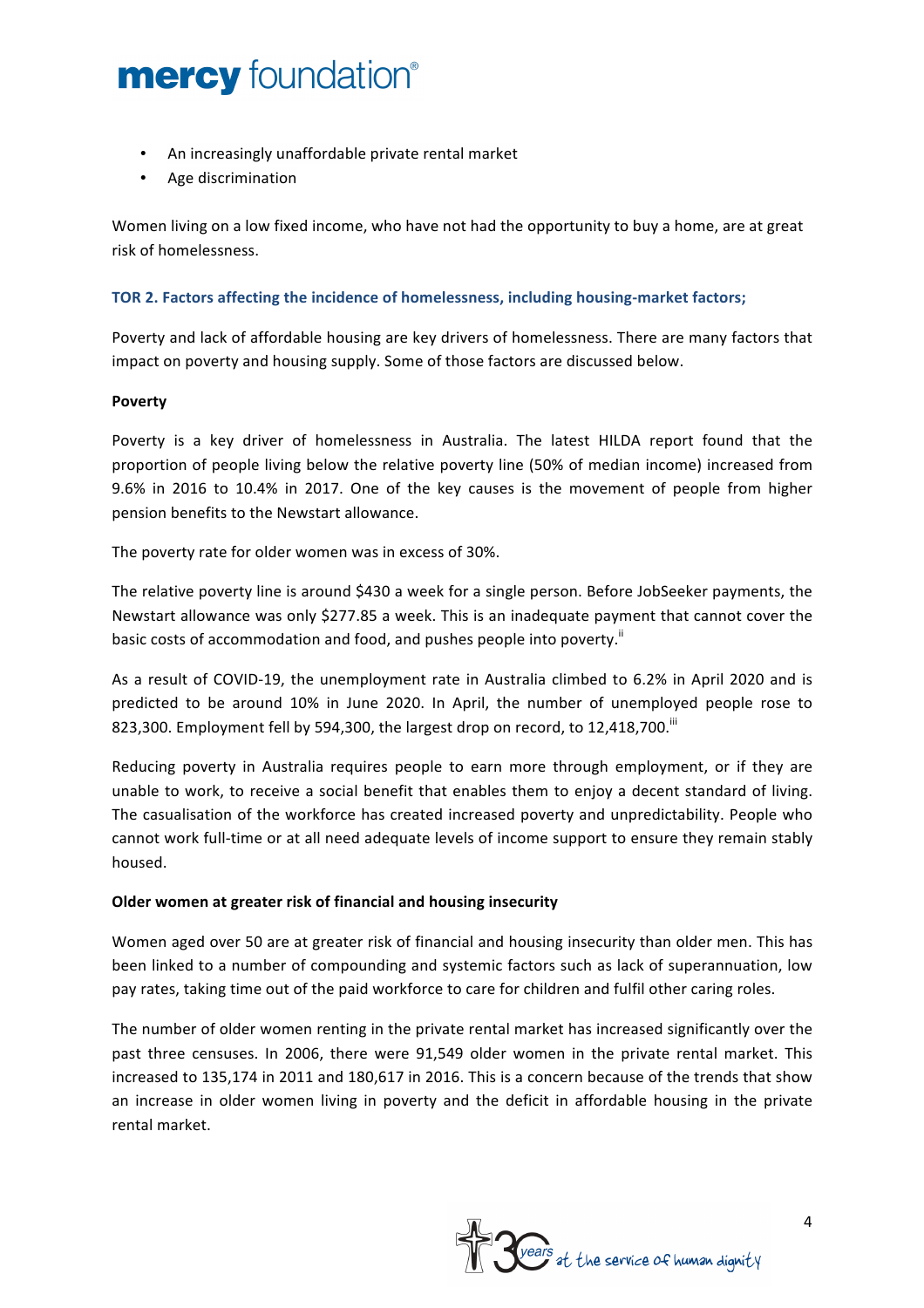Many older women do not identify as being homeless. As such, they do not access homelessness services and explain their situation as a housing crisis. Of the 1,518 homelessness agencies across Australia, only three are funded as specialist services for older people.

Homelessness is often precipitated by a shock. The loss of a spouse, illness, car accident, no grounds eviction, or any other event that suddenly impacts on income or housing status can lead to homelessness. 

Housing is an older woman's most basic need. Access to affordable, long-term housing is an important health intervention.<sup>iv</sup>

# **Access to housing: Housing affordability**

Australia is one of the least affordable nations in the world. The 2019 Demographia International Housing Affordability Survey reports that all five of Australia's housing markets are severely unaffordable. Historically low interest rates, rising household debt, rapid house price growth that has outstripped wage growth, population growth and current taxation settings contribute to current poor housing affordability conditions.

Anglicare's 2020 Rental Affordability Snapshot shows that the private rental market is failing to deliver affordable housing for people on low incomes. Of the 69,960 properties available for rent across Australia, just 3% were affordable and appropriate for households on government income support payments. Three properties were available for people receiving a Youth Allowance and none for a person on the JobSeeker payment. 526 properties were affordable for a single person on the Aged Pension. vi

Nationally, the rental vacancy rate is low, reported as 2.6% in April 2020, although there have been recent reports of increasing vacancies due to COVID-19.

# **Access to housing: Housing supply**

A deficit in housing supply means that people cannot find a place to live. City Futures reports that the shortfall of social housing dwellings is 437,000, and the unmet affordable housing need is estimated to be 213,000.<sup>vii</sup>

Increasing the housing stock is essential if we are to make any inroads in homelessness. It is simple economics that a lack of supply drives up rents and makes access to housing difficult for low-income groups. 

The Mercy Foundation supports Inclusionary Zoning targets that require 15% of dwellings built on private land and 30% of dwellings built on formerly public land be affordable. These targets will eventually lead to an increased supply of affordable dwellings for vulnerable cohorts as well as key workers and minimum wage workers. Inclusionary Zoning policies create additional affordable and social housing stock across the metropolitan area, rather than concentrating development in particular suburbs.

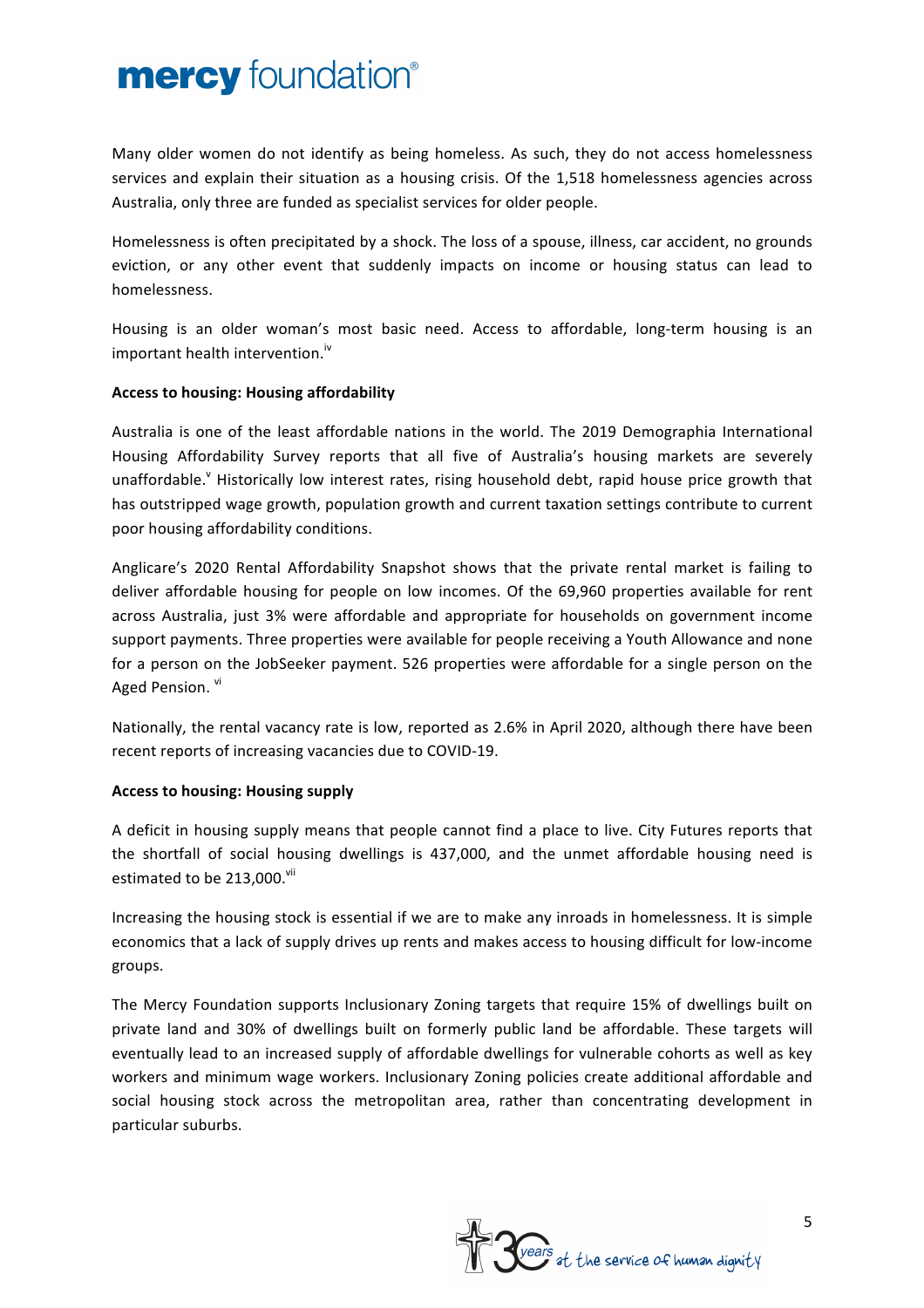# **TOR 8: Examples of best-practice approaches in Australia and internationally for preventing and addressing homelessness;**

# **8.1 Evidence based solutions to ending chronic homelessness**

The Mercy Foundation advocates for evidence-informed approaches to ending homelessness. Housing First is the evidence based approach to ending chronic homelessness.

**Housing First** is an approach or methodology for assisting homeless people to access permanent housing with support as needed. It is based on the idea that people need a stable and secure home before they can address any other challenges. A safe, permanent home is the foundation that we all need to thrive. The principles of Housing First are:

- Housing is provided as quickly as possible for people experiencing chronic homelessness
- People do not have to be assessed as 'housing ready'. There are no pre-requisites for people to access housing.
- Housing First provides people with permanent housing and access to services needed to help them sustain their tenancy. Most people will just need permanent housing to end their homelessness; some may need a period of transitional support as they move back in housing, and a small number of people have high or complex needs and may require permanent support. An individual's engagement with these services is not required for them to maintain their housing.

People with complex needs may need permanent supportive housing to end their homelessness.

Studies of housing programs around the world reveal that tenants engaged in Housing First arrangements are more likely to stay in their accommodation long term, have improved health outcomes, have higher employment and training success and are more engaged in the community.

A study of 225 people in the USA compared the outcomes of those using traditional housing services and those using a Housing First program known as *Pathways* to Housing. The research found that 88% of those in the Housing First program retained their housing for two years compared to 47% in the other programs. <sup>(iii</sup> Housing First programs in Australia show similar rates of success.

# **Common Ground model of Permanent Supportive Housing**

The Common Ground model is one form of permanent supportive housing, providing Housing First to people who are chronically homeless with complex needs. The mixed-tenancy model provides some support services on site. Workers on-site can assist tenants with support as well as helping to co-ordinate other professional health, mental health and support services for the person.

# The cost benefit of solving chronic homelessness

An evaluation of the Brisbane Common Ground model in 2016 reveals that governments can save in excess of \$13,000 per person each year, by providing secure, long term housing and access to relevant support services. The savings are primarily in health (less mental health episodes, less visits

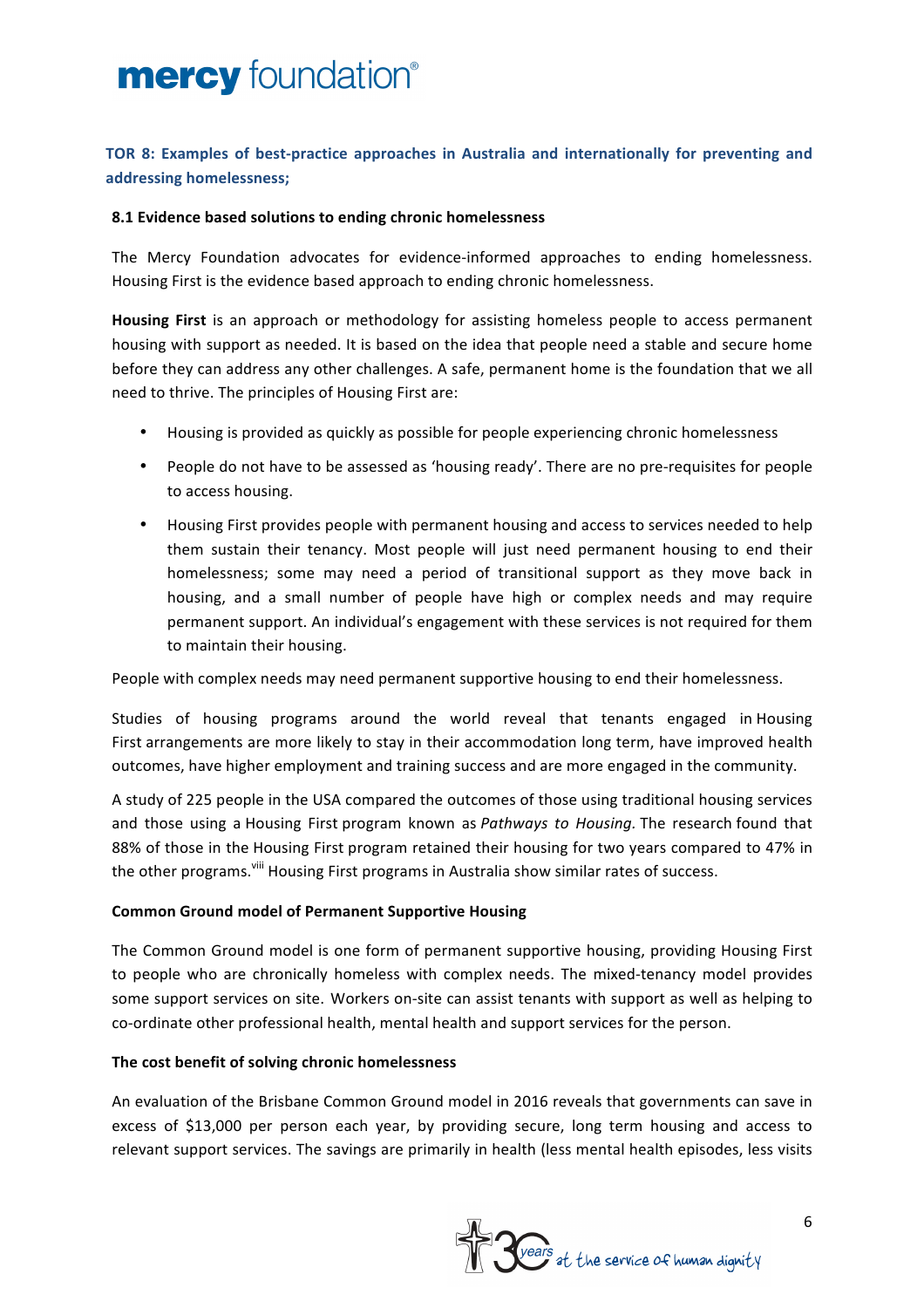to the emergency department, fewer hospital admissions). There are also saving to criminal justice and homelessness services.<sup>ix</sup>

Solving someone's experience of chronic homelessness pays economic, social and health dividends, more importantly it is the right thing to do.

# **Ending homelessness requires collaboration**

Ending homelessness requires collaboration between local, state and federal government, housing and homelessness sectors, community services, health, mental health, justice and education sectors and the business sector.

**Registry Weeks** also known as Connections Weeks enable communities to identify by name every individual and family requiring safe, permanent and sustainable housing. Using a survey tool called the VI-SPDAT<sup>x</sup>, the data collected prioritises the most at risk individuals, identifies the type of housing required and the type of supports needed to end the experience of homelessness for each person. 

Registry Weeks focus community efforts on ending homelessness rather than simply managing or servicing homelessness. Once each community sees that the problem is a solvable number, resources can be directed into actions that can assist people into permanent housing. The Mercy Foundation provides local communities with a toolkit to help them implement a Registry Week.<sup>xi</sup>

The Mercy Foundation has assisted a number of communities to run Registry Weeks. These communities include Newcastle, inner Sydney, Waverley and the Nepean region. By harnessing the resources of cross-sector organisations, many of these communities made substantial reductions in street homelessness. The challenge has been to continue the momentum and work to prevent people falling into homelessness.

**Functional Zero:** Counting down the number of people experiencing homelessness means that there is a continual effort to prevent and solve homelessness in a community. A community is said to have reached Functional Zero when the number of new people entering the homelessness system in a given period of time (eg one month) is no greater than the average housing placement rate for that same period.

The VI-SPDAT provides the data needed to develop a by-name list, which is continually updated in real time, as individual's circumstances change. This by-name list helps communities improve and customize service recommendations for each individual. It also provides communities with actionable data that can help focus local system improvement efforts to drive reductions in homelessness over time. <sup>xii</sup>

Reaching Functional Zero means that the homelessness system works to make homelessness rare, brief and non-recurring.

In 2017, Adelaide was the first Australian city to commit to work towards Functional Zero for rough sleepers. The **Adelaide Zero Project**, a collective impact project designed to end street homelessness

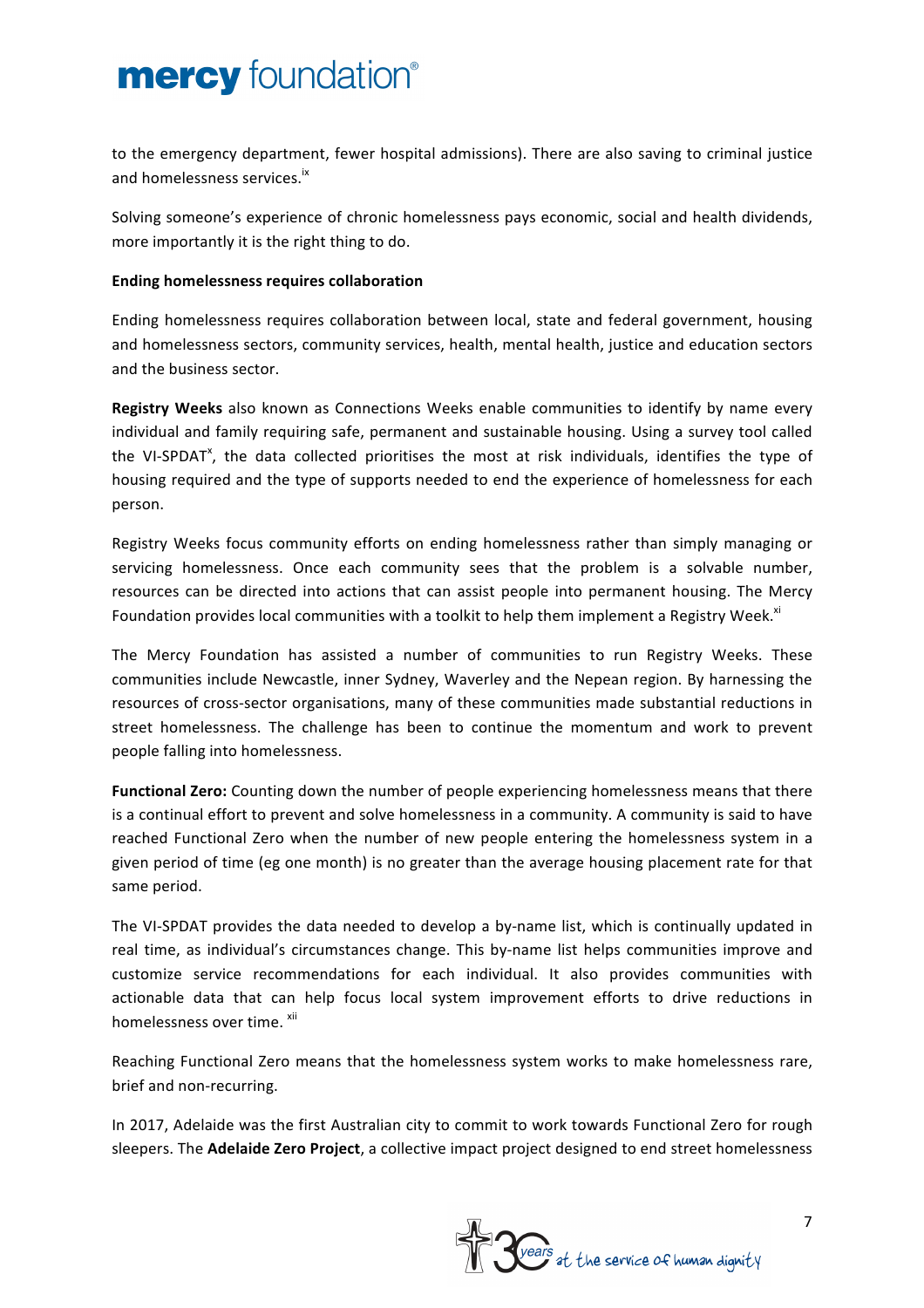in the Adelaide inner city area, is working with 40 partner organisations to reach Functional Zero street homelessness by the end of 2020.<sup>xiii</sup>

The Adelaide Zero dashboard reports that 318 people have been housed since Connections Week in May 2018.<sup>xiv</sup>

The Australian Alliance to End Homelessness' Advance to Zero campaign is a national movement of communities working together to permanently house and support Australia's most vulnerable population experiencing homelessness. The campaign employs a functional zero approach, supporting communities to use proven practices and deploy existing resources more efficiently to end homelessness. This approach places the person at the centre of the support system, ensuring their individual needs are the focus. This approach uses real time data and highlights systemic causes that can be addressed to prevent others from falling into homelessness and sustain the tenancies of people moving into housing.<sup>xv</sup>

# **8.2. Older women and homelessness**

In 2014, the Mercy Foundation commissioned research to identify the pathways out of homelessness for older women. The key learnings from this research are:

- a) The majority of older women become homeless for the first time in later life
	- Housing affordability and accessibility are the primary reasons for their homelessness
	- Some women become homeless as a result of a breakdown in relationships with family
	- Some become homeless due to a life shock, such as the death of a partner
- b) A smaller group have lived precariously in marginal housing and substandard accommodation throughout their life.
	- This smaller group of women can be characterised as experiencing chronic homelessness
	- They have higher needs and require more intensive services
- c) A smaller group of older women have had transient lives, working, house sitting and travelling with family. With secure housing and access to support services they are able to manage their health concerns

Whilst secure housing is imperative for older homeless women, their life experiences, culture, background and communities need to be recognised and their own needs and wants in relation to the form of housing.

In 2018, the Mercy Foundation brought together the National Older Women's Housing and Homelessness Working Group, to develop a national plan for change. A submission from the group was submitted to this enquiry.

# **Women's Property Initiatives Older Women's Program**

The Mercy Foundation funded a project with Women's Property Initiatives to enable older women to access affordable, permanent housing. WPI recognised that there is a cohort of women with some assets that makes them ineligible for social housing, but with limited income that prevents them

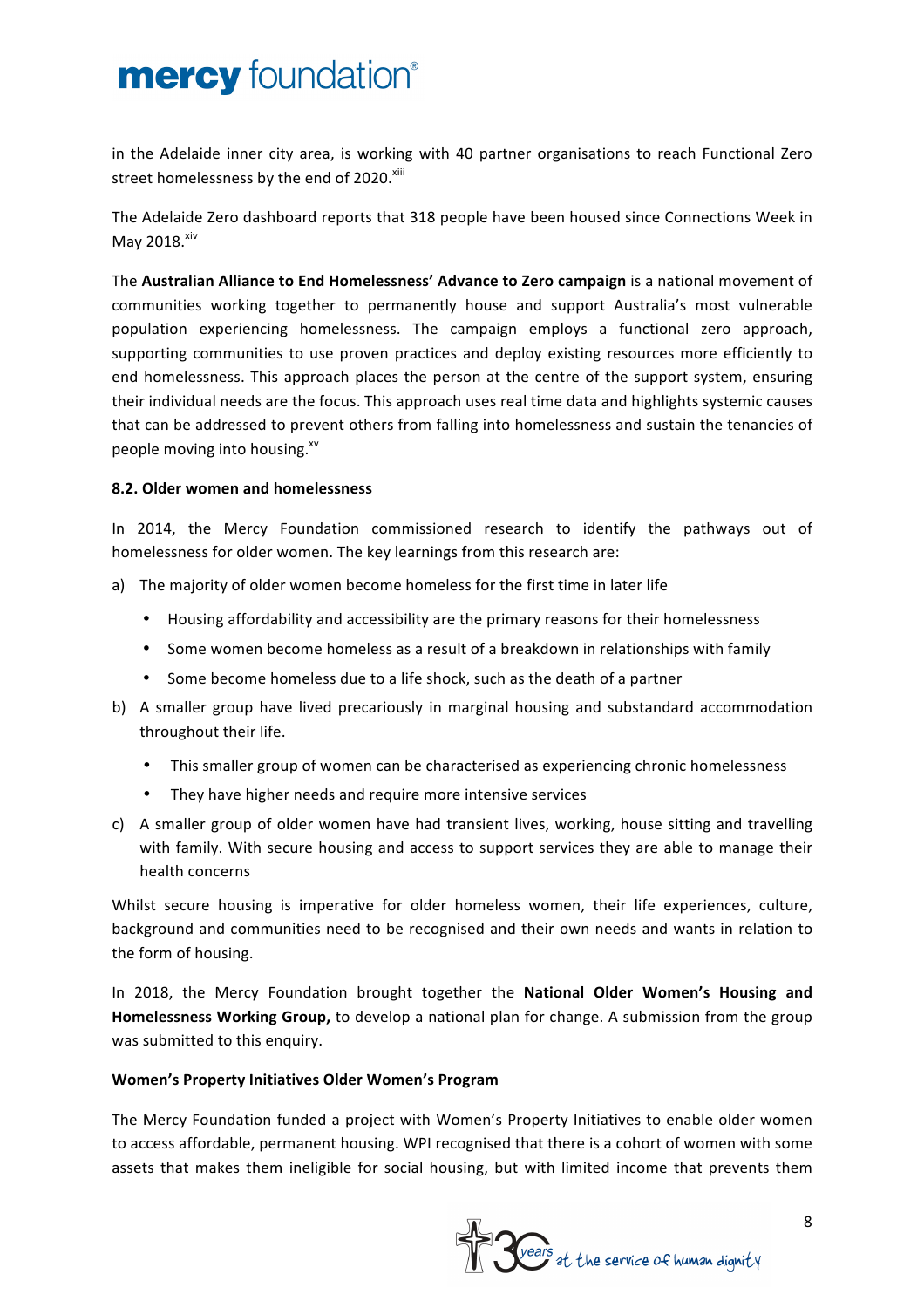from accessing a mortgage or owning a home of their own. These women typically pay expensive private rental until their assets are diminished. This program enables low-income women over 55 years with modest assets to invest in safe, secure and affordable housing where their contribution will be preserved. They pay rent on a portion of the property, but they will have peace of mind from knowing that the rent is affordable, and their capital investment and their tenancy is secure.

This pilot project may create a replicable model that provides high quality, appropriate, accessible and affordable housing into the future for women to age in place. It will prevent them from becoming homeless or requiring more costly social housing in the future.<sup>xvi</sup>

# 8.3 Innovative projects ending homelessness through housing and support

# **Homes for Homes**

In 2014, the Mercy Foundation provided seed funding to the Big Issue to help establish the Homes for Homes project, an innovative funding model aimed at increasing the supply of social and affordable housing in Australia.

This model allows owners to make a voluntary tax-deductible donation, equivalent of 0.1% of the property's sale price, to Homes for Homes when they sell their property. This offer to donate is registered on the property's title through a simple legal mechanism (a permissive caveat) and acts as a reminder for the donation to be made at settlement. Property owners can choose to withdraw their property from Homes for Homes at any time.

Donations from each property sale will remain in that state or territory. When there is sufficient money raised, experienced housing providers will be invited to submit their proposals via an open tender process. Homes for Homes has granted almost \$1 million in funding to organisations across Victoria and ACT. These projects will provide housing for 32 people.<sup>xvii</sup>

# **Head Start Homes (NSW)**

Head Start Homes provides a pathway into home ownership by acting as guarantor for community housing tenants who can afford a home loan but are locked out due to the need for a large deposit and mortgage insurance. By moving into home ownership, their community housing property is made available for another individual or family in need.<sup>xviii</sup>

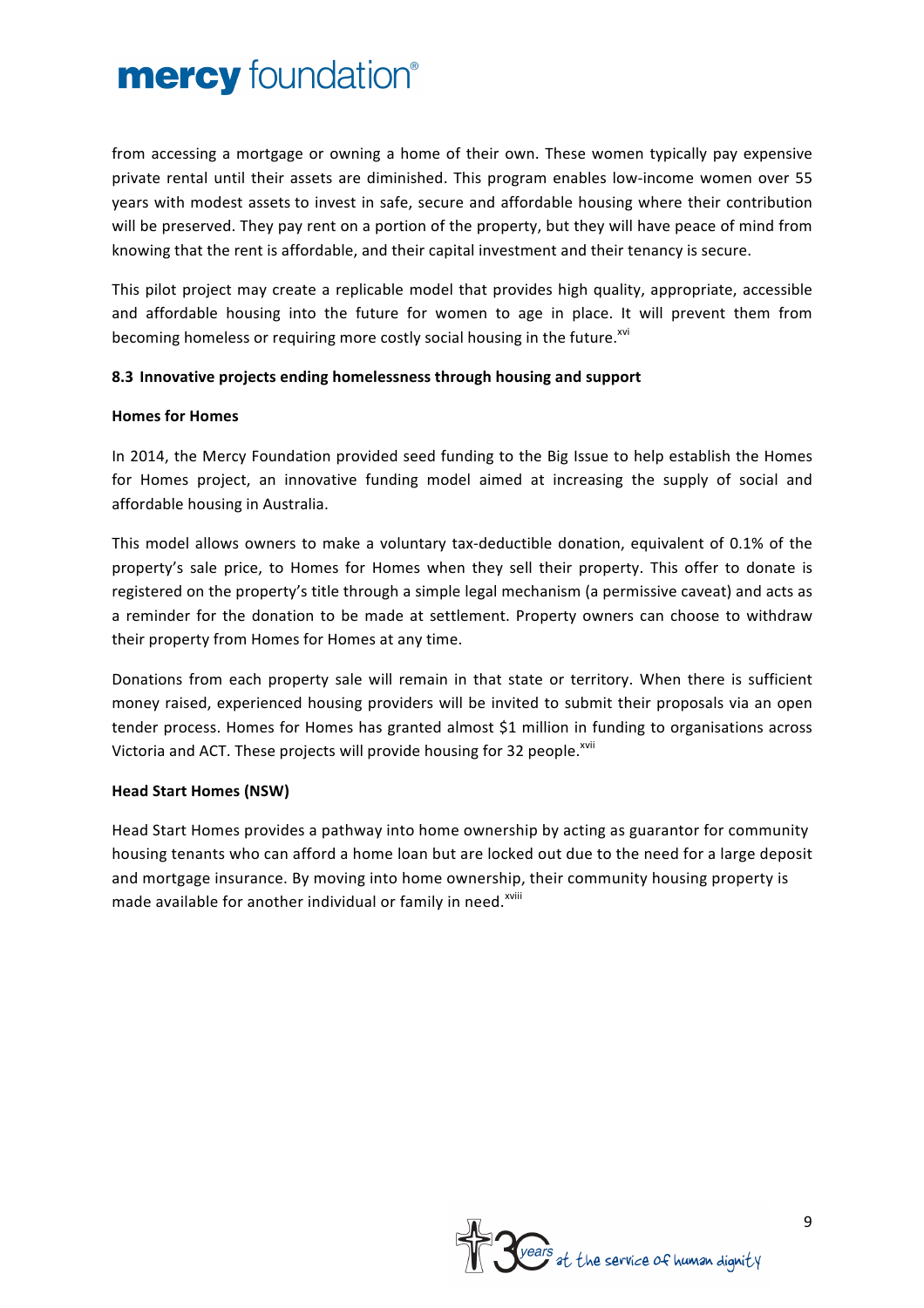#### **What does ending homelessness look like?**

When we conceptualise the notion of 'ending homelessness' this is what it will look like:

- No Australian will experience long-term (or chronic) homelessness.
- Individuals or families in a housing crisis will have their homelessness prevented.
- If an instance of homelessness cannot be prevented, individuals and families will receive immediate crisis services and temporary accommodation and be re-housed as quickly as possible (Rapid Re-housing).
- Anyone who experiences homelessness will be assisted into stable, affordable, permanent housing as quickly as possible (Housing First). If they also need support services to help sustain that housing, this will be available (Permanent Supportive Housing).
- Housing First and Rapid Re-Housing will become 'business as usual' responses for homelessness in Australia.
- There will be an adequate supply of 'permanent supportive housing' options for the small number of people with significant disability, health or behavioural problems who require ongoing support to sustain housing.